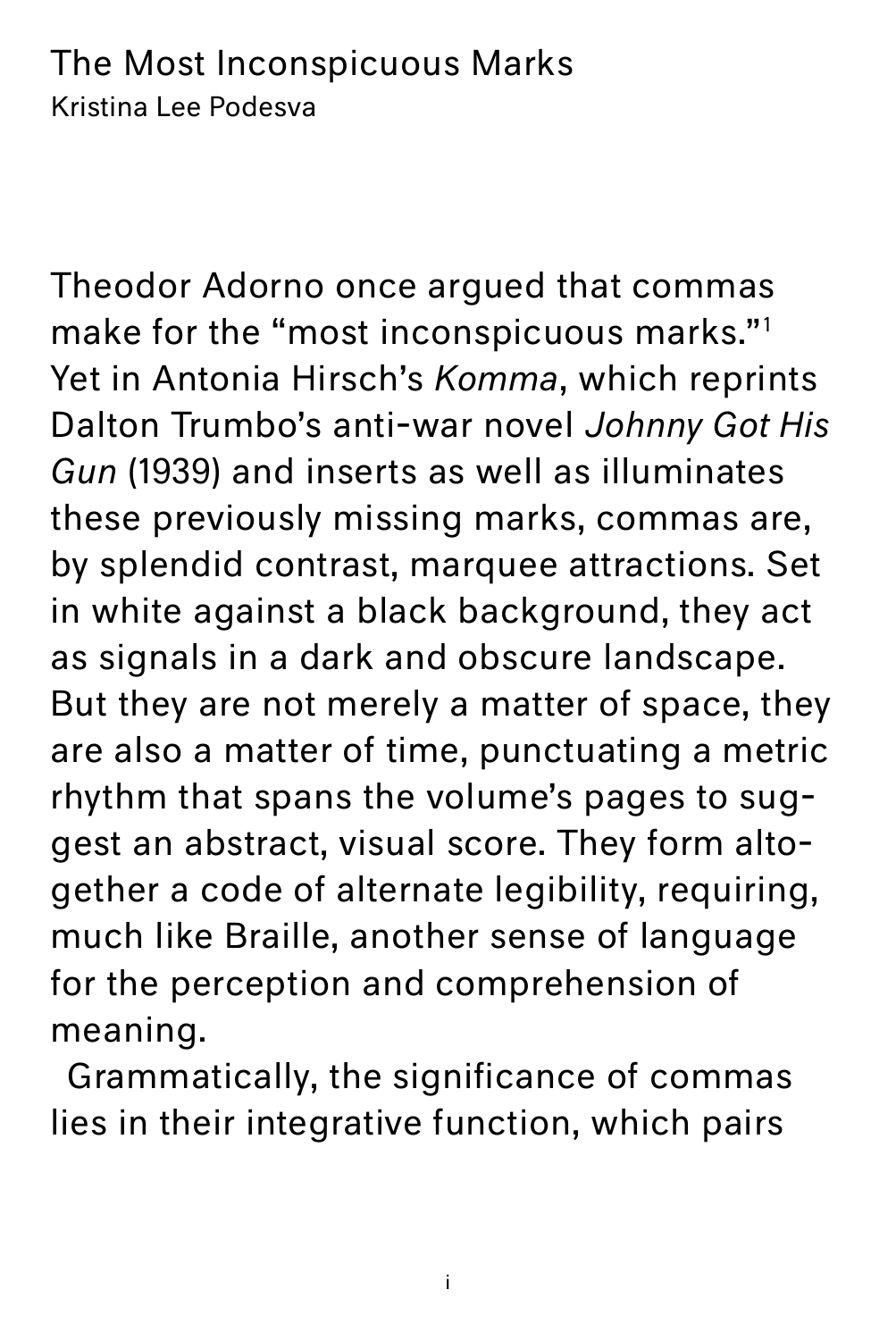speakers with dialogue, compiles inventories of items, and joins clauses to one another. Commas do this paradoxically by cutting off texts (in writing) where pauses suspend utterances (in speech). Thus, as binding and isolating agents, they can anchor and simultaneously maroon.

*No matter how far you are separated from other people if you have an idea of time why then you are in the same world with them you are part of them but if you lose time the others go ahead of you and you are left alone hanging in air lost to everything forever.* <sup>2</sup>

Limbless, faceless, and nearly senseless, Joe Bonham, the protagonist in Trumbo's novel, contem-ing. plates how he is time-less, too. In a small, forsaken corner of a World War I military hospital, he lies incommunicado, grappling with survival, isolation, and sanity by working out measures of time, piecemeal, through painstaking observations. Although he ultimately succeeds in realizing a provisional chronometry, it is a lonely system, known by no one other than himself, a man out of time.

Charting an improbable course through the timeless, placeless void of Joe's existence, *Komma* could be read as a map, its commas acting as critical signposts that facilitate navigation through an ominous and totalizing dark. The gaps between these marks make possible a kind of measurement and comparison, which lend themselves to reference and, by extension, relationship. This is to say that without shared points of reference, there can be no relationships, as Joe himself determines during his permanent reverie. Here, an absolute and cruel autonomy presides that renders everything, apart from ego, into noth-

## *No confetti no champagne bottles no yelling no noise at all.*<sup>3</sup>

A less-than-zero-sum game, war and its tendencies and conditions lead to invariably Pyrrhic victories. For the soldiers and citizens it entangles, dying represents war's most peaceful conclusion, while surviving pronounces the grimmest of sentences a limbo in which joining the dead and returning to the living are remote and

unlikely routes forward. The nihilistic urges that underlie militarism leave without a doubt a legacy of immovable agony.

# *This is a war and war is hell and what the hell and so to hell with it. Come on boys watch this.* 4

Strikingly, these nihilistic urges are the same impulses that inform the gestures and goals of the last century's artistic avant-garde.5 Boris Groys observes in avant-garde discourse and practices of modern art an appropriation of military language and an advocacy of destruction in the name of producing radically new forms that annihilate previous iterations. The avant-garde (in this respect at least) overreaches, moving beyond the task of producing new forms to "illustrate, laud, or criticize war as it did earlier" and instead becomes an actor that "wages war itself."6 Today, artists no longer merely "illustrate, laud, or criticize" war. Unable to compete with the media machine that relays war's documents and theatrics to all available audiences, artists are given a kind of restricted, *prix fixe* menu where "do nothing" or

"do anything" are the unappetizing items on offer.

# *Who is there? Whom is there? Of Whom to who of who to whom.* 7

Through *Komma*, Hirsch appears to circumvent these limitations. Although the subject of war and the subjectivity of Joe, a critically wounded soldier, suggest case studies for consideration, no one subject overrides another. Rather, it is through an articulation of location and duration that relationships emerge, which in actuality constitute a continuous in-between space that links countless particular subjectivities: soldier to lover to artist to mother to co-worker and so on. While these links extend in countless, complex directions, they cohere around points in space and time that endow life with meaning. In *Cinema 2: The Time-Image*, Gilles Deleuze declares that "[s]ubjectivity is never ours,"8 but what we share is duration, the experience of time. It is perhaps by connecting *Komma*'s most inconspicuous marks that we are reminded to knit together a net of relationships wide enough to catch us in our universal freefall.

1. Theodor Adorno, "Punctuation Marks," trans. Shierry Weber Nicholsen, *The Antioch Review* 48 (1990), 300.

2. Dalton Trumbo, *Johnny Got His Gun* (New York, Philadelphia, and Toronto: J. B. Lippincott, 1939), 163.

3. Ibid., 181.

4. Ibid., 40.

5. Boris Groys, *Art Power* (Cambridge, Mass.: The MIT Press, 2008), 122.

6. Ibid.

7. Trumbo, *Johnny Got His Gun*, 159.

8. Gilles Deleuze, *Cinema 2: The Time-Image*, trans. Hugh Tomlinson and Robert Galeta (Minneapolis: University of Minnesota Press, 1989), 82–83.

Kristina Lee Podesva is Editor at Fillip.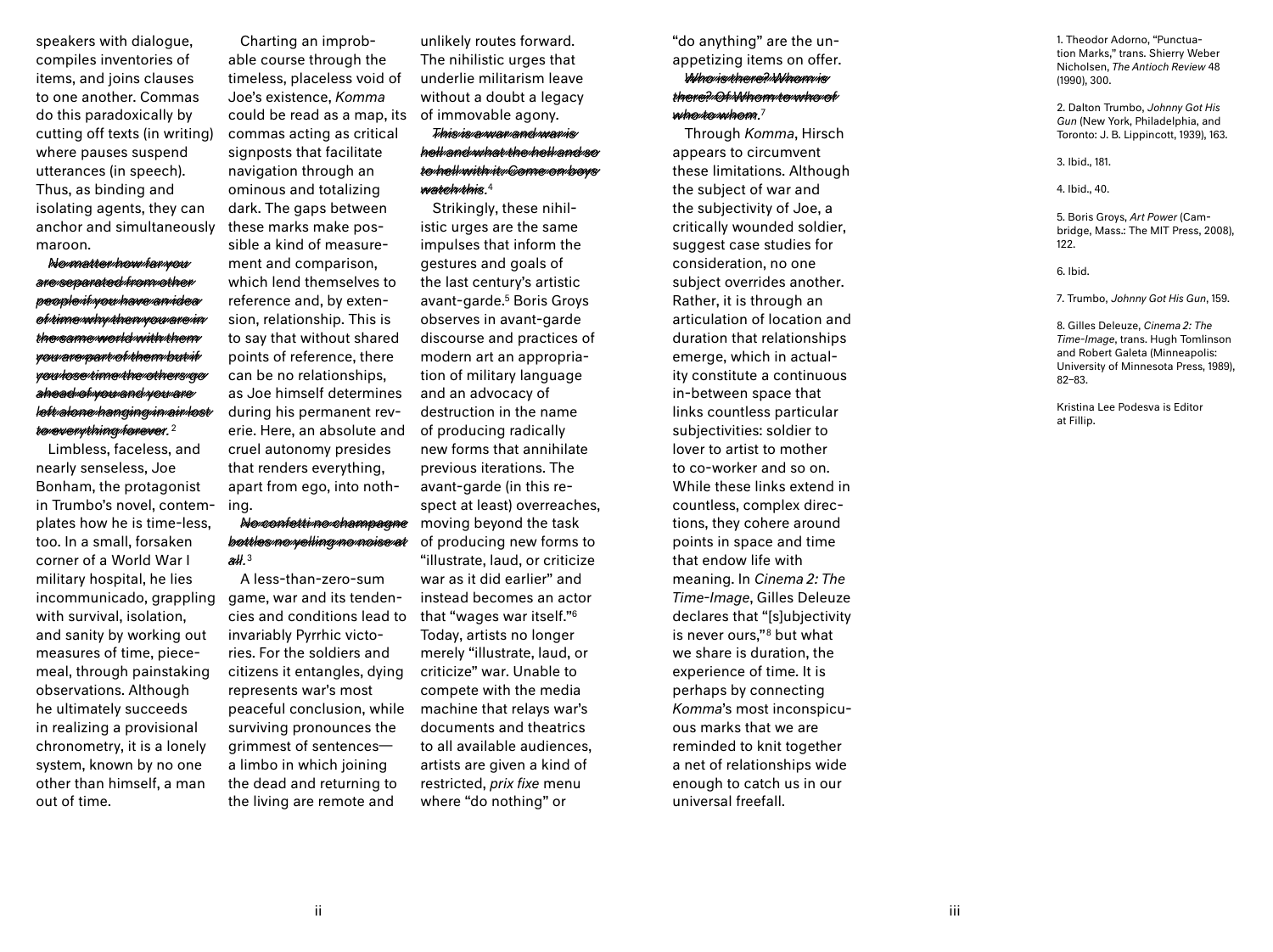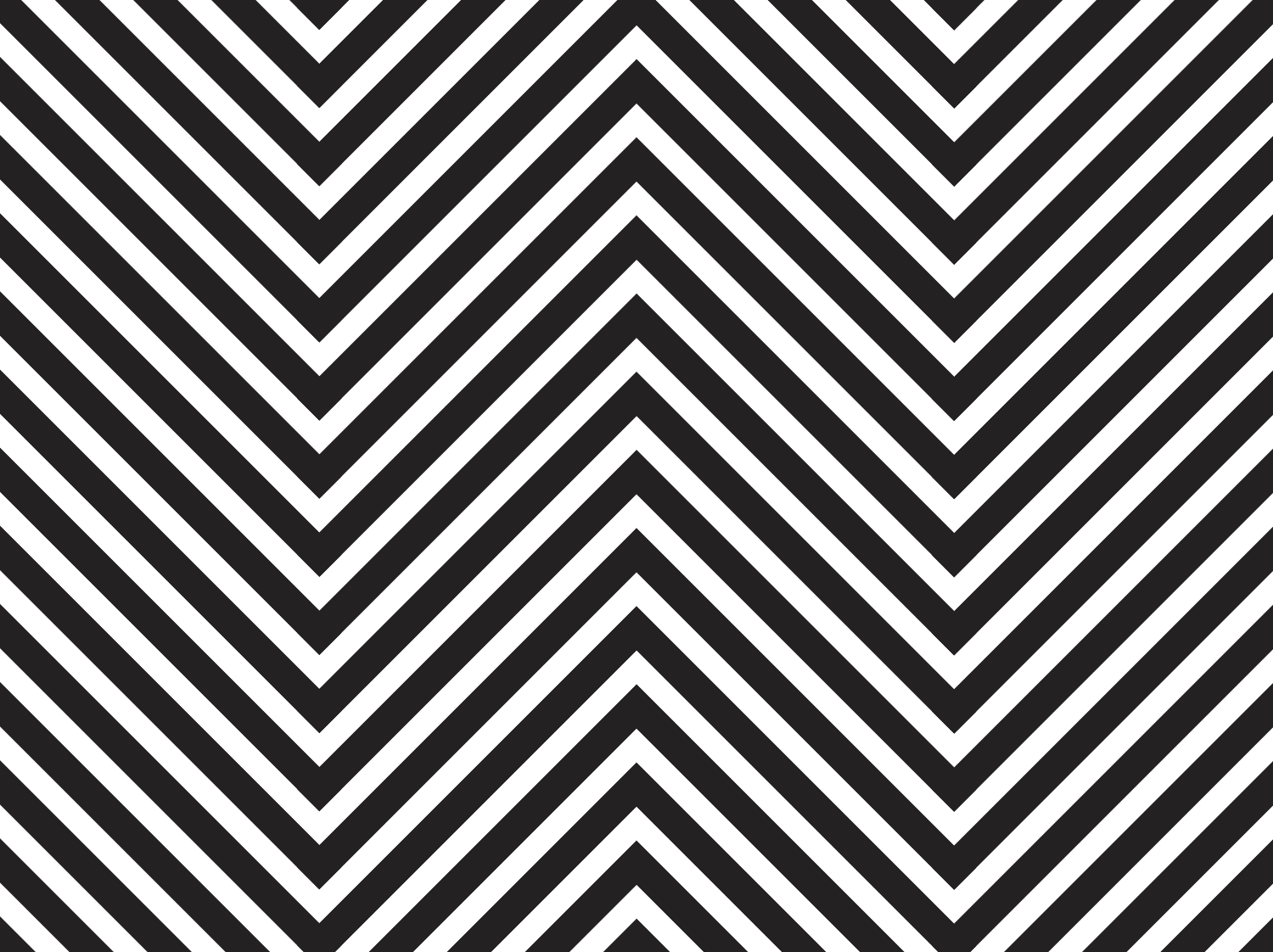Christ Has Come Up From Tucson Maria Muhle

The title of Dalton Trumbo's anti-war novel Johnny Got His Gun (1939)<sup>1</sup> is derived from the rallying call "Johnny get your gun," which was meant to encourage young men to enlist in the US army in the late nineteenth and early twentieth centuries. The novel itself was directly inspired by a news report about a visit by the Prince of Wales to a soldier who, having lost all of his senses and limbs during World War I, was lying in a Canadian veterans' hospital. The book tells the story of the young American soldier Joe Bonham, who volunteers for war, leaves his girlfriend behind, and is severely wounded in combat. The narration starts with Joe's memories of his father's death, which he associates with the rhythm of a telephone ringing insistently. His inability to get up and answer the phone, like in a nightmare, gives way to Joe's realization of his own present situation: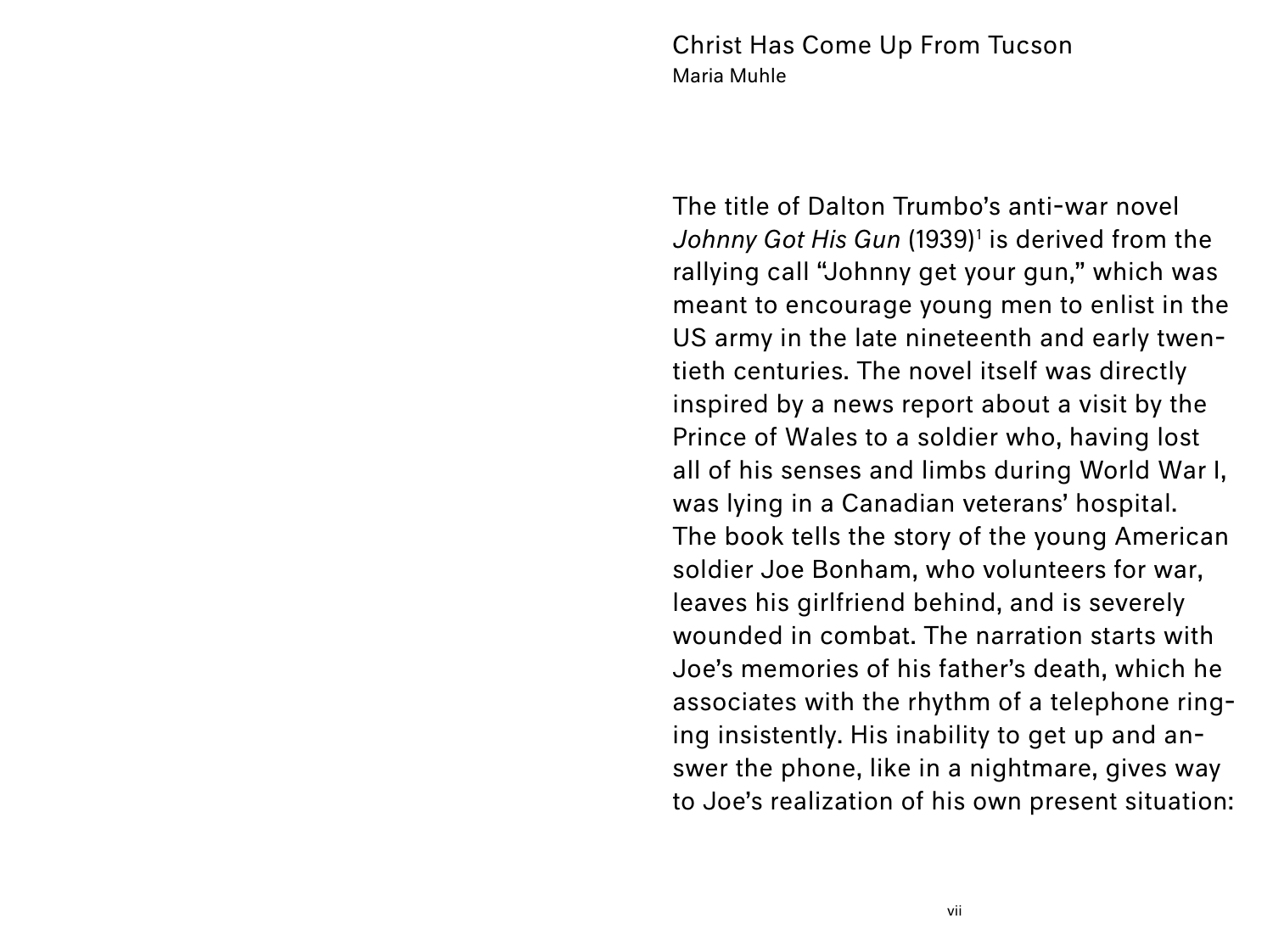"*He was a sick man and he was remembering things. Like coming out of ether. But you'd think the telephone would stop ringing sometime. It couldn't just go on forever*."2 The narrative unfolds in order to document this very fact: that the *truth*."3 telephone, which is part of a dream, will actually go on ringing forever, and that plainly visible in these nobody can stop it precisely because it belongs to Joe's imagination and not to reality, the sounds of which he will never hear again. The process of becoming aware that there is no way to escape the enclosure of his mutilated body proceeds from this first discovery of his deafness to the realization of the fact that "they" cut off both his arms and legs, that instead of a mouth, jaws, eyes, and nose, all he has left is a large hole, and that he thus cannot speak, smell, or see. . . Of his five senses, he has only one left: touch. "Noviegs: *No more running walking crawling if you have no legs. No more working. No legs you see. Never again to wiggle your toes. What a hell of a thing what a wonderful beautiful thing to wiggle your toes. No no. If he could only think of real things he* 

*would destroy this dream of having no legs. Steamships loaves of bread girls Kareen machine guns books chewing gum pieces of wood Kareen but thinking of real things didn't help because it wasn't a dream. It was the* 

The formal peculiarity of the narration becomes enumerations of memories from Joe's former life: the absence of commas throughout the novel.4 This stylistic device has often been interpreted as reflecting a stream of consciousness. Borrowing a term coined in psychology by William James, this literary tool presents a radically subjective view through a typically modern formalist abstraction, which counters a nineteenth-century realism or naturalism. But instead of pointing at this radical opposition between abstraction and representation, modernism and realism, the total lack of commas can also be read as something other than a modernist metaphor for the absence of "sense" from the world. Commas create the rhythm of the written word—and their absence in Trumbo's text raises a series of ques-

tions. The lack of commas in the novel emphasizes the lack of rhythm in Joe Bonham's life ("he was *stone deaf*"—that is, he could not even hear the pulse of his own heartbeat) and therefore marks his necessary dependence on the outside world. The commas are a metaphor for rhythm—a metaphor for the fact that Joe's life among the dead is reduced to questions of rhythm and structure: of chasing time as it goes by, of daily routines encoded in the vibrations of footsteps coming and going. The lack of commas also announces the *dénouement* of the story: Joe's realization that the rhythmic artifice of Morse code functions as the only way out of the "*darkness of his own skull*."5 Finally, and perhaps most notably, Trumbo's decision to write without commas subtly underscores the life Joe is reduced to, that of the "living flesh"—the Greek *komma* refers to something that is cut off, like Joe's limbs, by both the shell and the medical corps, so that he now has "*no legs and no arms and no eyes and no ears and no nose and no mouth and no tongue*."6

Within this frame, the history of the book and its circulation become significant. Inspired by the story of the Canadian soldier, Trumbo wrote the book in 1938 and published it the following year, two days after the beginning of World War II.7 While pursuing fiction writing, Trumbo was also successfully working as a screenwriter for the film industry in Los Angeles and was a member of the left-wing Screen Writers Guild, the precursor to the Writers Guild of America. In 1947, Trumbo—also a member of the Communist party at the time—was subpoenaed to appear in front of the House Committee on Un-American Activities, to which he refused to give testimony. As one of the so-called Hollywood Ten, he was convicted of contempt, for which he served a one-year prison sentence. In 1971 Trumbo adapted the novel and later directed a film of the same title. Thanks to the intervention of Luis Buñuel, Jean

Renoir, and Otto Preminger, the film was included in the official program at the Cannes Film Festival in the same year, where it

won the Special Jury Prize. But unlike the novel, the film does not formally address the problematics of how to reflect the "point of view" of someone who is reduced to haptic perception. It is filmed in a rather traditional way, presenting Joe's interior monologue through voice-over and the exchanges of the medical staff through common dialogues, a narrative strategy that is completely absent from the novel. These formal concessions to the film's narration fail to match the novel's ability to unsettle the reader and to maintain him or her in a state of suspension analogous to Joe's state of uncertainty, between reality and dream. Julian Schnabel's film *The Diving Bell and the Butterfly* (2007) attempts to describe a physiologi-

cal phenomenon similar to that experienced by Joe Bonham. Based on the memoirs of Jean-Dominique Bauby, an editor at French *ELLE*, the film tells the story of a man who suffers a severe stroke at the age of 42, leaving him with "locked-in syndrome"—entirely paralyzed but with a perfectly functioning brain. But

1. Dalton Trumbo, *Johnny Got His Gun* (New York, Philadelphia, and Toronto: J. B. Lippincott, 1939). All quotations in the text are from this edition.

2. Ibid., 16.

3. Ibid., 80.

4. Only one comma appears in the book: "Thanks Rudy, I'll let you know when everything's finished." Ibid., 11–12.

5. Ibid., 233.

6. Ibid., 83.

7. Even though the text was openly against American involvement in any type of warfare, it won the American Booksellers Award in 1940, a year before the United States finally entered World War II.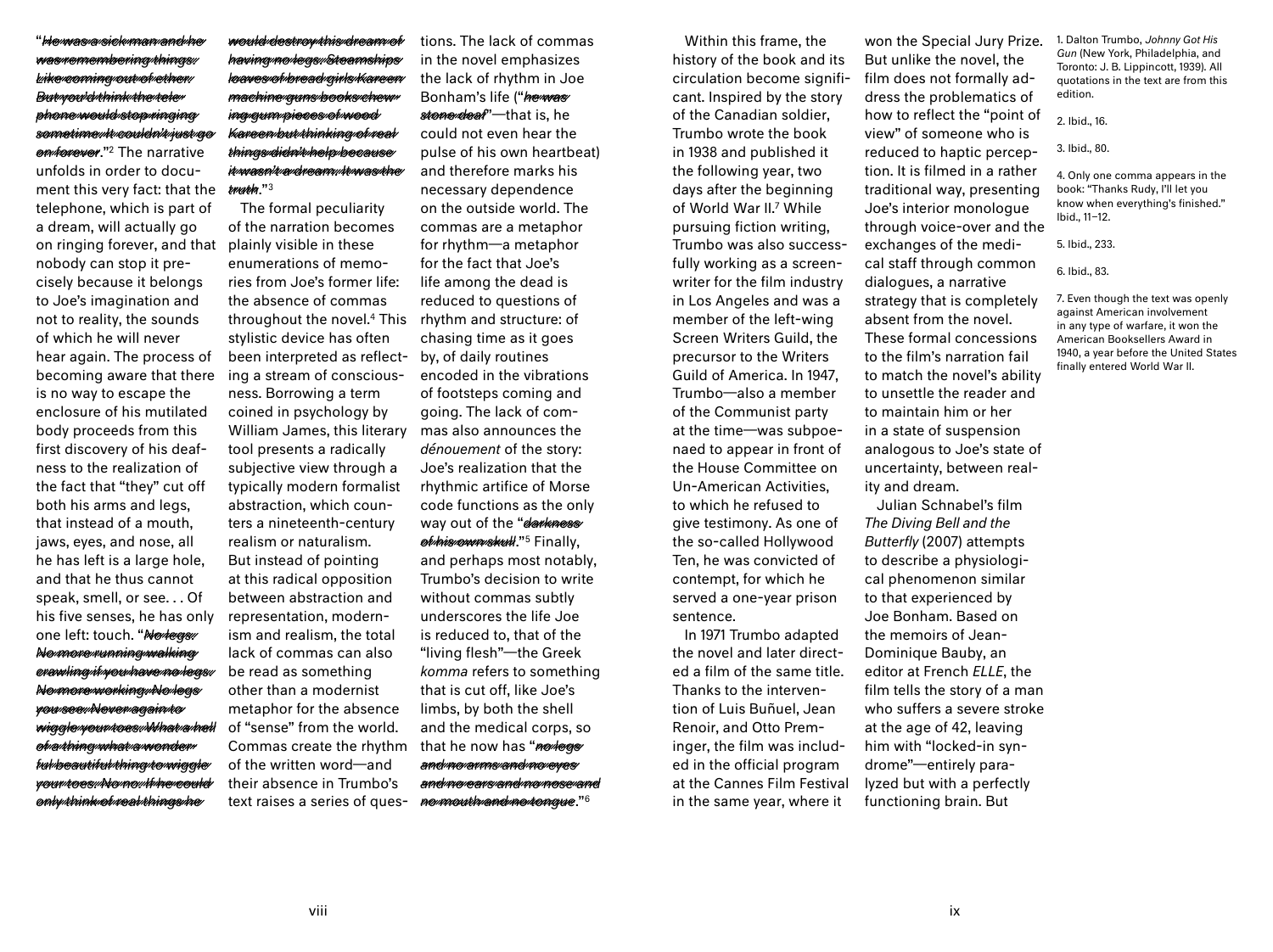even though Bauby's only possible means for communication was the movements of one eyelid, he, unlike Joe Bonham, could still perceive the world around him. The first part of Schnabel's film is shot entirely from the restricted perspective of Bauby's left eye, creating a surrealist image of reality. In Trumbo's film this surreal element is restricted to Joe's dream sequences based on the novel. Even though both Trumbo and Schnabel's films treat the radical incapacities of the characters from formally different perspectives, both films reflect on the production of what Giorgio Agamben calls "bare life," one through war and the other through "cultural forms" that are part of the society of the spectacle the fashion world, a commercial mass culture that, as Theodor W. Adorno and Max Horkheimer stated in the *Dialectic of Enlightenment* (1947), obeys the same capitalist logic of alienation as totalitarian warfare.<sup>8</sup>

What Trumbo proposes with *Johnny Got His Gun* and what explains the extreme popularity of both the novel and the film dur-

ing the Anti-Vietnam War movement is a genealogy of the form of bare, or radically exposed life, for which Joe's reduced life is a paradigmatic example. Joe addresses this genealogy by asking himself why he decided to go to war: "*Oh why the hell did you ever get into this mess anyhow? Because it wasn't your fight Joe. You never really knew what the fight was all about*."9 The causal chain that led to war, then to the hospital bed, and finally to Joe being reduced to "living flesh" is based on his admitted naiveté regarding the nature and character of the war. Only when it is too late does he realize his ignorance regarding what he was really expected to fight for, his ignorance regarding the meaning of these "*special kinds of words*"—like liberty or freedom—that "the hittle *guys were always getting killed for*."10 Trumbo's fierce critique is directed towards the abstraction of such values, but also the abstraction of decency, honour, democracy, independence, manhood (when the soldiers ought to defend the "*beautiful French and Belgian girls*" from being raped by the "*dirty* 

*Huns*"11); at the same time he addresses the question of the cultural relativism of these "Western" values: "*Is the American honor for the world we're fighting for? Maybe the South Sea Islanders like their honor better*."12

What Trumbo's novel paradigmatically and provocatively shows is, thus, the link between the form of life Joe Bonham is reduced to after his "encounter with the shell" presented in a sort of meta-interior monologue as inevitable: *Somewhere it is being prepared. . . . It glistens in the factory light and it has a number and the number is mine. I have a date with the shell. We shall meet soon.*13—and the life of "*every doughboy and tommy and poilu and what the hell did they call the Italians*?"14 This enumeration of what Michel Foucault has called "the infamous" lies at the heart of Trumbo's critique, which addresses at once the intuitive relation between the class origin of the soldiers and their life expectancy, and their ability to speak for themselves and to be heard. Joe's total isolation from the world, and the impossibility of communi-

cating that is at the centre of the narration and its interior monologue form, serve as an allegory for the speechless and invisible part of humanity. In the novel, speechlessness is presented as a physiological condition, i.e., as a *natural* condition of the infamous. The concern for maintaining this natural semblance is that of the ruling class; to prove it as arbitrary and unfounded or even more explicitly, to prove it as artificial and fostered by the ruling class and "their war"—is what the dominated have to fight for. It is a question of language that defines the

dividing line between the human and the animal, i.e., the line that sets apart the ruled from the ruling. In his book *The Open: Man and Animal*, Agamben differentiates the "anthropological machine of the moderns" from the "machine of earlier times"; these machines negotiate the status of language as the dividing line between man and animal in different ways:

"What distinguishes man from animal is language, but this is not a natural given already inherent in the psychophysical structure of man; it is, rather, a historical production which, as such, can be properly assigned neither to man nor to animal. If this element is taken away, the difference between man and animal vanishes, unless we imagine a nonspeaking *man*—*Homo alalus*, precisely—who would function as a bridge that passes from the animal to the human."15

This thesis, originally put forward by the linguist Heymann Steinthal in 1877, implies a fundamental contradiction, as Steinthal himself states:

"The prelinguistic stage of intuition can only be one, not double, and it cannot be different for animal and for man. If it were different, that is, if man were naturally higher than the animal, then the origin of man would not coincide with the origin of language, but rather with the origin of his higher form of intuition out of the lower form which is the animal's. Without realizing it, I presupposed this origin: in reality, man with his human characteristics was given to me through creation, and I then sought to discover the origin of language in man. But in

8. Max Horkheimer and Theodor W. Adorno, *Dialectic of Enlightenment*  (London: Continuum, 1969).

9. Trumbo, *Johnny Got His Gun*, 36.

10. Ibid., 144–46.

11. Ibid.*,* 147.

12. This is a question that is still effective in current warfare whose aim is supposed to be the exportation of human rights to those countries that are allegedly in need of them. For a discussion of humanitarian warfare, see Jacques Rancière, "Who is the Subject of Human Rights?" *South Atlantic Quarterly* 103, no. 2/3 (spring/summer 2004), 297–310.

13. Trumbo, *Johnny Got His Gun*, 227.

#### 14. Ibid., 229.

15. Giorgio Agamben, *The Open: Man and Animal* (Stanford: Stanford University Press 2003), 36–37. Luigi Romeo gives the following definition of the term *homo alalus*: "In Greek it literally means 'without speech' (in Latin *infans*), and as such it was used by E. Haeckel to label any primate existing between ape and Man. The term *alalus* was actually used in connection with *Pithecanthropus* 'ape-man,' which was coined by Haeckel in the last part of the 19th century to indicate the 'missing link' between apes and Man under the influence of Darwin's theory on evolution." Luigi Romeo, *Ecce homo! A Lexicon of Man* (Amsterdam: John Benjamins, 1979), 6–7.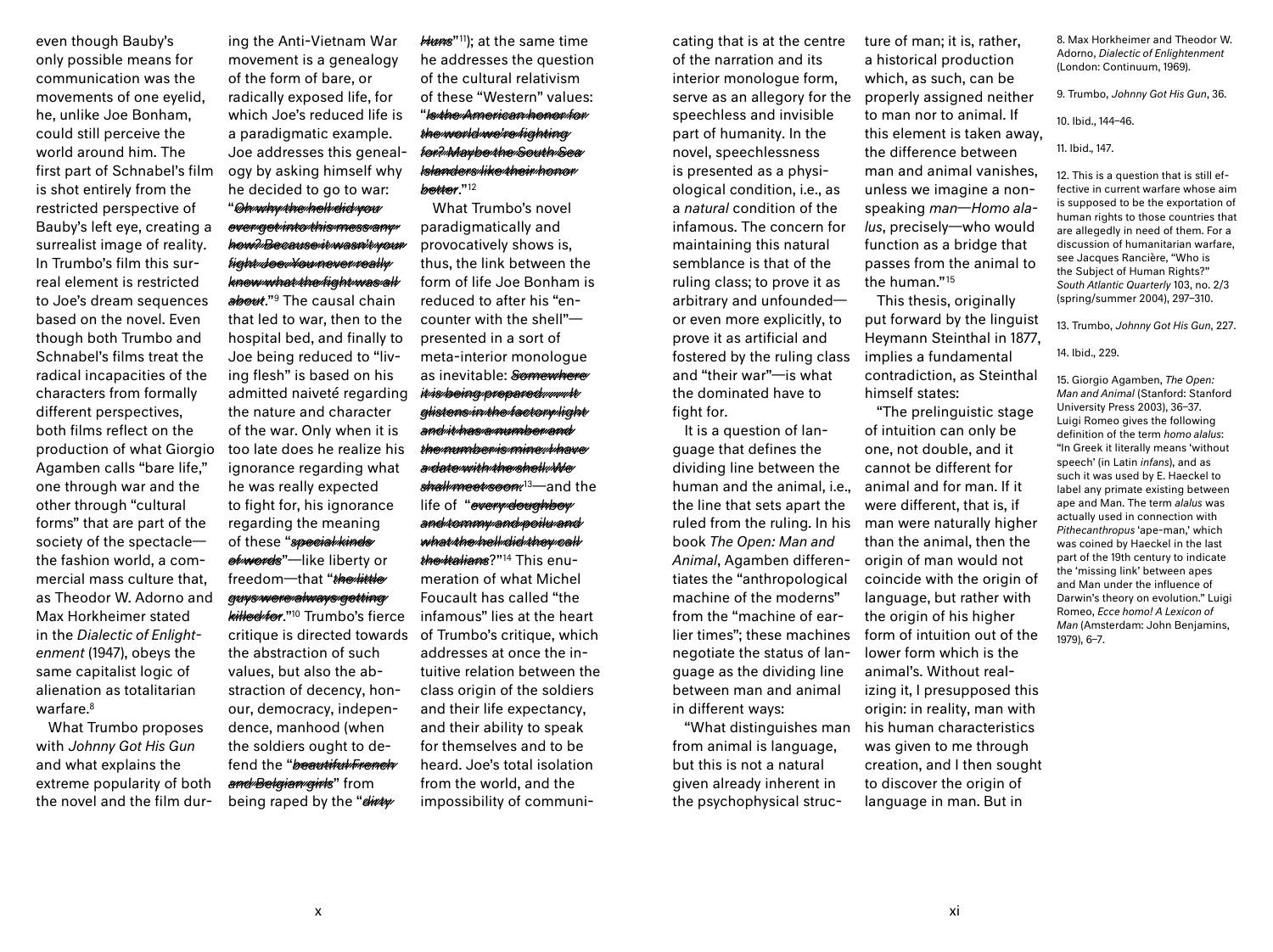this way, I contradicted my presupposition: that is, that the origin of language and the origin of man were one and the same; I set man up first and then had him produce language."16

Agamben's anthropological machine therefore does not relate to two different and fundamentally divided categories of the living (human and animal) but to two states or forms of life that are mutually produced by exclusion or inclusion: "the machine actually produces a kind of state of exception, a zone of indeterminacy in which the outside is nothing but the exclusion of an inside and the inside is in turn only the inclusion of an outside."17 While the machine of "earlier times" produces a "non-man" through the humanization of an animal—"the manape, the enfant sauvage or Homo ferus, but also and above all the slave, the barbarian, and the foreigner, as figures of an animal in human form"18 the modern anthropological machine produces the outside through the exclusion of an inside, "by animalizing the human, by isolating the nonhuman within the human: *Homo* 

*alalus*, or the ape-man."19 Both machines function by establishing a zone of indifference, a zone of exception at their centres where the articulation between human and animal, man and animal, or speaking being and merely living being must take place. What occurs in this zone is the continually renewed decision about these differences. The life that inhabits this zone of indistinction is neither human nor animal but "bare life," a life that is always exposed to the sovereign decision of being pushed on the side of the human, speaking being, or, conversely, pushed on the side of speechless animal life. This is a life in-between, Joe's life "beyond *life*" and "*beyond death*" and "*even beyond hope*."20

*Johnny Got His Gun* shows the two machines at work: the humanization of the living flesh through communication—and a language of rhythm rather than words—and the animalization of a human being through the denial of communication—a life pushed back into "*darkness desertion loneliness silence horror unending horror*."21 Joe's re-humanization is

the Christian *topos*: in the narration his eventual recommunication with the outer world takes place through his nurse's Christmas wishes, written on Joe's chest. In a whirling of thoughts, Joe conflates this experience with a Christmas carol his mother used to sing and memories of the biblical Christmas story—recounted in his own words and ending with Mary's eyes "*filled with pain and fear for the little baby*."22 It is thus Christ who leads Joe back into the world, who resurrects him through communication with the outer world only to be expelled from it irrevocably by the military doctors because they fear his testimony against war. But Christ appears in his "infamous" form—the son of a carpenter, a man of the people. Through a hallucinatory dream, Joe describes Christ playing blackjack with the soldiers doomed to die on the battlefields: "*The boy was Christ and he had come up from Tucson and now his mother was hunting and crying for him*."23 Christ and the soldiers share the same destiny. They become indifferent:

ironically symbolized by

*Christ he's already dead and the big Swede over there is going to catch the flu and die in camp and you in the corner you're going to get blown so damned high nobody'll ever have a souvenir and me I'm going to get buried in a trench cave-in and smother now isn't that a hell of a way to die?*<sup>24</sup>

Within these frequent, descriptive enumerations, the conspicuous absence of commas suggests a conflation of the terms being listed. In the passage above, Trumbo collapses hierarchies between the American "doughboys" and Christ. Similarly, the film continually returns to scenes that represent the poor and disenfranchised as the protagonists of the narrative.25

If the re-humanization of the living flesh is experienced as an almost religious (however—or precisely because of that—impossible) resurrection, the modern anthropological machine that animalizes the human form is presented in two different ways: as operating both unintentionally and intentionally. While Trumbo's film addresses this animalization and its dangers much more explicitly than the

book, the latter remains in a zone of indistinction, in a doubt about the intentionality of this process of shutting down any possibility of communicating with the outside world, any perception and any possibility of putting "*a tiny little idea that is in my mind*" into the mind of those who stand "*maybe three feet away*."26 The film sets up an aprioristic structure that prepares the viewer for the misapprehension of Joe's situation with his first medical report, which explains that any repetitive movement from him should be seen as reflexive only, since the patient was "completely decerebrated." But even though this diagnosis is proven wrong, the medical approach towards Joe does not change, or at least not for the better, but for the worse. What follows is a shift from the unintentional misunderstanding of Joe's condition to an intentional misreading of the message that it is delivering. The medical staff seem unaware, or unwilling to believe, that war has reduced Joe Bonham's body to a monstrous form. Joe's dreams of being transformed back into a "normal" person through

16. Heymann Steinthal, *Abriss der Sprachwissenschaft: Einleitung in die Psychologie und Sprachwissenschaft* (Berlin: Dümmler, 1881, 355–56; originally published 1871), quoted and translated by Agamben, *The Open: Man and Animal*, ibid., 36.

### 17. Ibid., 37.

## 18. Ibid.

19. Ibid. The quote continues: "And it is enough to move our field of research ahead a few decades, and instead of this innocuous paleontological find we will have the Jew, that is, the non-man produced within the man, or the *néomort* and the overcomatose person, that is, the animal separated within the human body itself."

20. Trumbo, *Johnny Got His Gun*, 300.

21. Ibid., 301. 22. Ibid.*,* 267.

23. Ibid.

24. Ibid.*,* 247.

25. This vision is echoed by Erich Auerbach, who writes that within biblical realism the "sublime, tragic, and problematic take shape precisely in the domestic and the commonplace" and not among the members of the ruling class. Erich Auerbach, *Mimesis: The Representation of Reality in Western Literature* (Princeton: Princeton University Press 2003), 22. This is also a main topic of Pier Paolo Pasolini's films; see Georges Didi-Huberman, *La survivance des Lucioles* (Paris: Minuit, 2010).

26. Trumbo, *Johnny Got His Gun,* 273.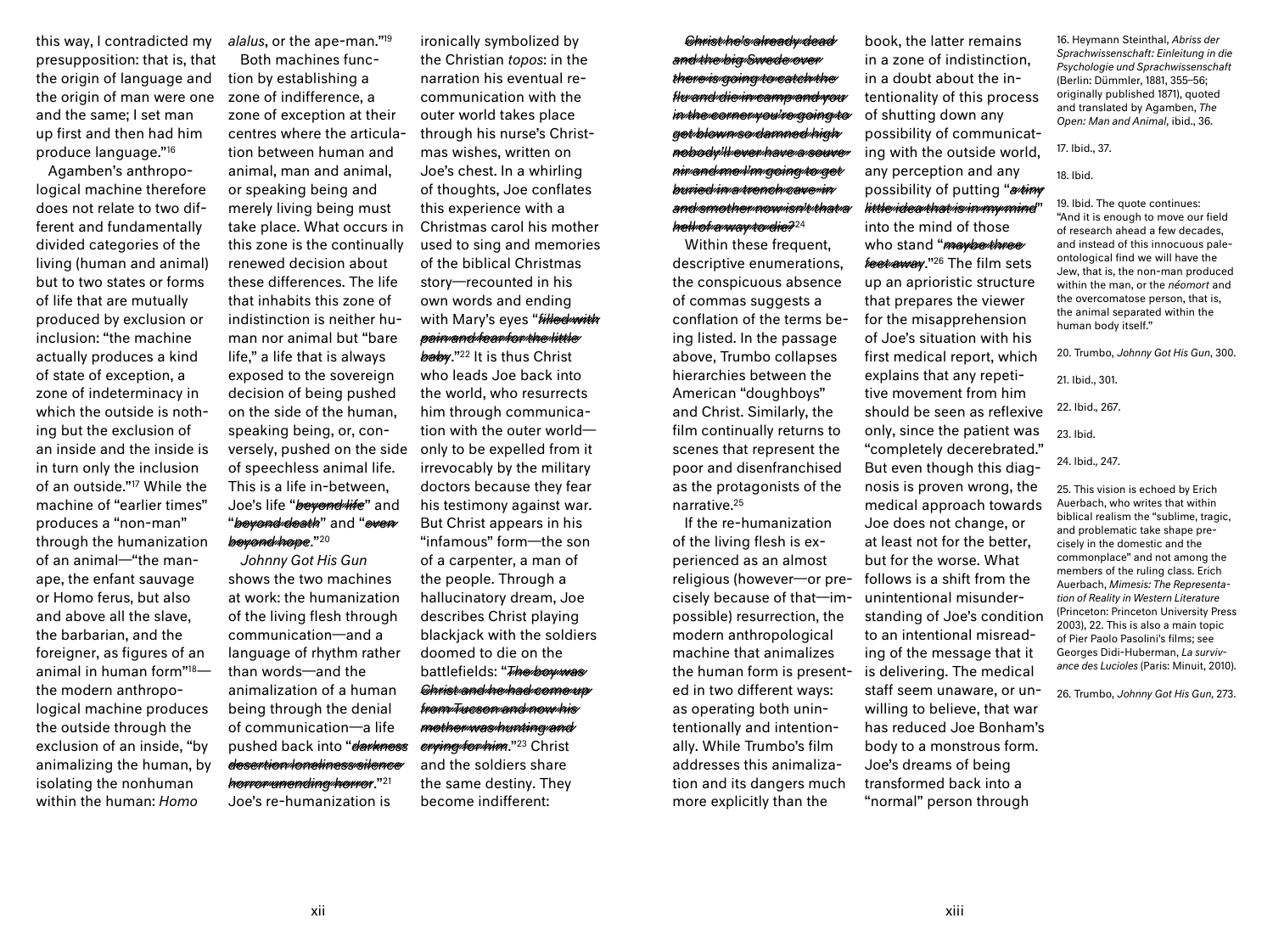communication are thus dashed as the military doctors realize his efforts and understand the potential damage the testimony of this living dead man would bring to the image of war.27

Joe's monstrous body is the medium that carries the message of the terrors of war, and therefore it has to be denied visibility. Cut off from all contact by the army medical staff, Joe is reduced to his bare life, between the living, with whom he cannot engage, and the dead, whose radical passivity he cannot achieve. It is, perhaps, in his physical inability to commit suicide that his existence in a state of exception appears most clearly. Since, as Foucault has written, suicide is one way of withdrawing from the modern forms of biopower that completely invest life.28 To withdraw from life is to withdraw from the omnipresent power over life. The precarious, infamous, and bare life is precisely the form of life that is incapable of withdrawing from the strategies of power on whose care it relies and depends. The question that Dalton Trumbo raises

is not so much that of the reaction of power structures to figures of bared life, but their actual constitution and genealogy: the process of becoming bare, infamous, or freakish—a process that is not, as one might be led to believe, a natural or physiological condition. Rather, it is an artificial, man-made situation, produced through the attribution of positions in the darkness and in the light. To paraphrase Bertolt Brecht's29 *Threepenny Opera*: "There are some who are in darkness; And the others are in light; And you see the ones in brightness; Those in darkness drop from sight."

Joe Bonham's incapacity to perceive the world, to communicate with others and interact with his surroundings is, in this way, reversed. It mirrors an incapacity of others to perceive the terrors of war, to hear the message that is tapped and hammered onto the sheets of a hospital bed, and, ultimately, the incapacity to understand that states of exception are never physiological or accidental, but always the result of an exercise of power.

27. In a dreamlike sequence, Joe envisions himself as an attraction at carnival fairs, similar to one of the characters in Ted Browning's film *Freaks* (1932). In this film, the rallying call "We accept her! One of us!" uttered by the "freaks," who also include a "Human Torso," at the wedding reception of Hans the dwarf and the beautiful trapeze artist Cleopatra, already announces her ultimate "animalization," as she will be transformed into a "human duck" and will thus be violently inducted into the freak community. The performance of power thus belongs to the freaks, and not, as in Trumbo's novel, to the "normal people." These dream scenes from the film are directly referenced by Metallica in their music video *One* (1987).

28. See Michel Foucault, *The History of Sexuality I: The Will to Knowledge* (London: Penguin, 1998), 138.

29. Brecht was ordered together with Trumbo to appear before the House Committee on Un-American Activities in 1947.

Maria Muhle lives in Berlin and teaches at the Institute for Mediaculture at Bauhaus-University in Weimar. Her research interests are political aesthetics, political philosophy, history of life sciences, and media theory.